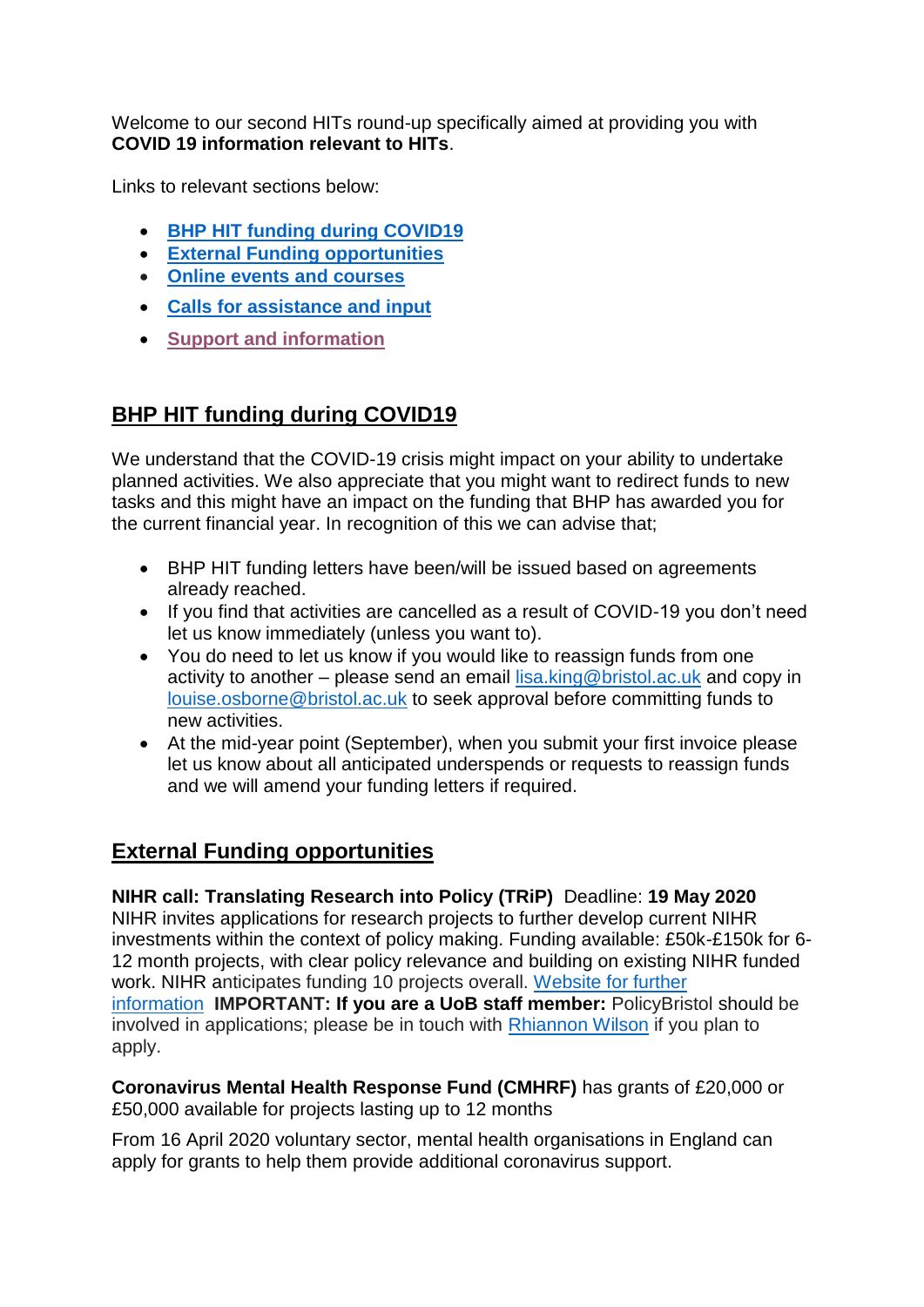Thanks to £5m support from the Government, Mind is administering the £5m grant fund in partnership with other leading mental health providers in England. The National Survivor User Network (NSUN) will administer part of the fund to ensure that smaller community organisations who might not meet all the standard eligibility criteria can apply. Details will be available from Monday 20 April on [the NSUN](https://eur01.safelinks.protection.outlook.com/?url=http%3A%2F%2Fwww.nsun.org.uk%2F&data=02%7C01%7CSalena2.Williams%40uwe.ac.uk%7C665a87d64ff946f49d7608d7e2acd2a6%7C07ef1208413c4b5e9cdd64ef305754f0%7C0%7C0%7C637227104203733037&sdata=c2Zs99qfWpKqnoZH4DXVyHe2%2FHuJ6StM%2BqbtGo9h2G0%3D&reserved=0)  [website.](https://eur01.safelinks.protection.outlook.com/?url=http%3A%2F%2Fwww.nsun.org.uk%2F&data=02%7C01%7CSalena2.Williams%40uwe.ac.uk%7C665a87d64ff946f49d7608d7e2acd2a6%7C07ef1208413c4b5e9cdd64ef305754f0%7C0%7C0%7C637227104203733037&sdata=c2Zs99qfWpKqnoZH4DXVyHe2%2FHuJ6StM%2BqbtGo9h2G0%3D&reserved=0) You can find out more about the fund and how to apply on both the [Association of Mental Health Providers website](https://eur01.safelinks.protection.outlook.com/?url=https%3A%2F%2Famhp.org.uk%2Fmental-health-response-fund&data=02%7C01%7CSalena2.Williams%40uwe.ac.uk%7C665a87d64ff946f49d7608d7e2acd2a6%7C07ef1208413c4b5e9cdd64ef305754f0%7C0%7C0%7C637227104203733037&sdata=jaMX29E8pPOcgL%2Bmqq4qwe6b1e1YUa4SbEJEnS6cBW0%3D&reserved=0) and the [Mind's website.](https://eur01.safelinks.protection.outlook.com/?url=https%3A%2F%2Fwww.mind.org.uk%2Fnews-campaigns%2Fcampaigns%2Fcoronavirus-mental-health-response-fund%2F&data=02%7C01%7CSalena2.Williams%40uwe.ac.uk%7C665a87d64ff946f49d7608d7e2acd2a6%7C07ef1208413c4b5e9cdd64ef305754f0%7C0%7C0%7C637227104203743034&sdata=IRSAQvF4kTF%2BBj%2FXrTG5VZ9Qe%2FrBlGFkZezRgQmHT9o%3D&reserved=0)

### **The Elizabeth Blackwell Institute COVID-19 rapid response funding call remains open**.

See [this link](http://www.bristol.ac.uk/blackwell/funding/covid-19/) Twenty-five projects have been funded by the EBI to date, across a number of disciplines and faculties. For the list, see [this link](http://www.bristol.ac.uk/blackwell/health-research/covid-19-research/)

**The Worldwide Universities Network** [\(WUN\)](https://wun.ac.uk/) is making available a limited number of grants for collaborative projects (up to £10,000) that focus on research challenges related to the present COVID-19 pandemic. WUN welcomes proposals to support projects that:

- should be undertaken now, because circumstances will be less favourable later; and
- benefit particularly from collaboration among [WUN partners](https://wun.ac.uk/wun/members) (*e.g*., capitalize on the geographical and cultural diversity of the network).

Proposals will be accepted until **15 May 2020**. These will be reviewed on a rolling basis. As the number of awards is limited, we recommend submitting proposals as soon as possible.

Proposals should be sent to **Dr Aoiffe Ficklin** [\(aficklin@wun.ac.uk\)](mailto:aficklin@wun.ac.uk), Program Manager, WUN Secretariat. Please do see [this link](https://wun.ac.uk/article/call-for-proposals-wun-addressing-research-needs-triggered-by-the-covid-19-pandemic) below for more information.

### <span id="page-1-0"></span>**Online events and courses**

An online **pan-European hackathon hosted by the European Commission** aimed at connecting civil society, innovators, partners and investors from across Europe, including the UK, in order to develop innovative solutions for coronavirus-related challenges. It takes place between 24 and 26 April 2020. **To register <https://euvsvirus.org/#register>** There is no deadline for registration. Please **share with colleagues**, encourage people to get involved and promote it via **social media**, using [#EUvsVirus](https://twitter.com/hashtag/euvsvirus?ref_src=twsrc%5Egoogle%7Ctwcamp%5Eserp%7Ctwgr%5Ehashtag)**.**

## <span id="page-1-1"></span>**Calls for assistance and input**

[The Independent Mental Health Network](https://www.thecareforum.org/news/covid-news-vcse/the-independent-mental-health-network-want-to-hear-about-your-experiences/) wants to hear from you about how the Coronavirus is impacting you and your ability to access mental health support, so they can raise the issues directly with commissioners and service providers. If you have anything you would like to share, please get in touch with the IMHN team by emailing [engagement@imhn.org](mailto:engagement@imhn.org)

### **Public Involvement during the Coronavirus pandemic**

Bristol Health Partners is a member of People in Health West of England (PHWE). PHWE supports us to improve our engagement with patients and members of the public, in order to enrich and better inform our work.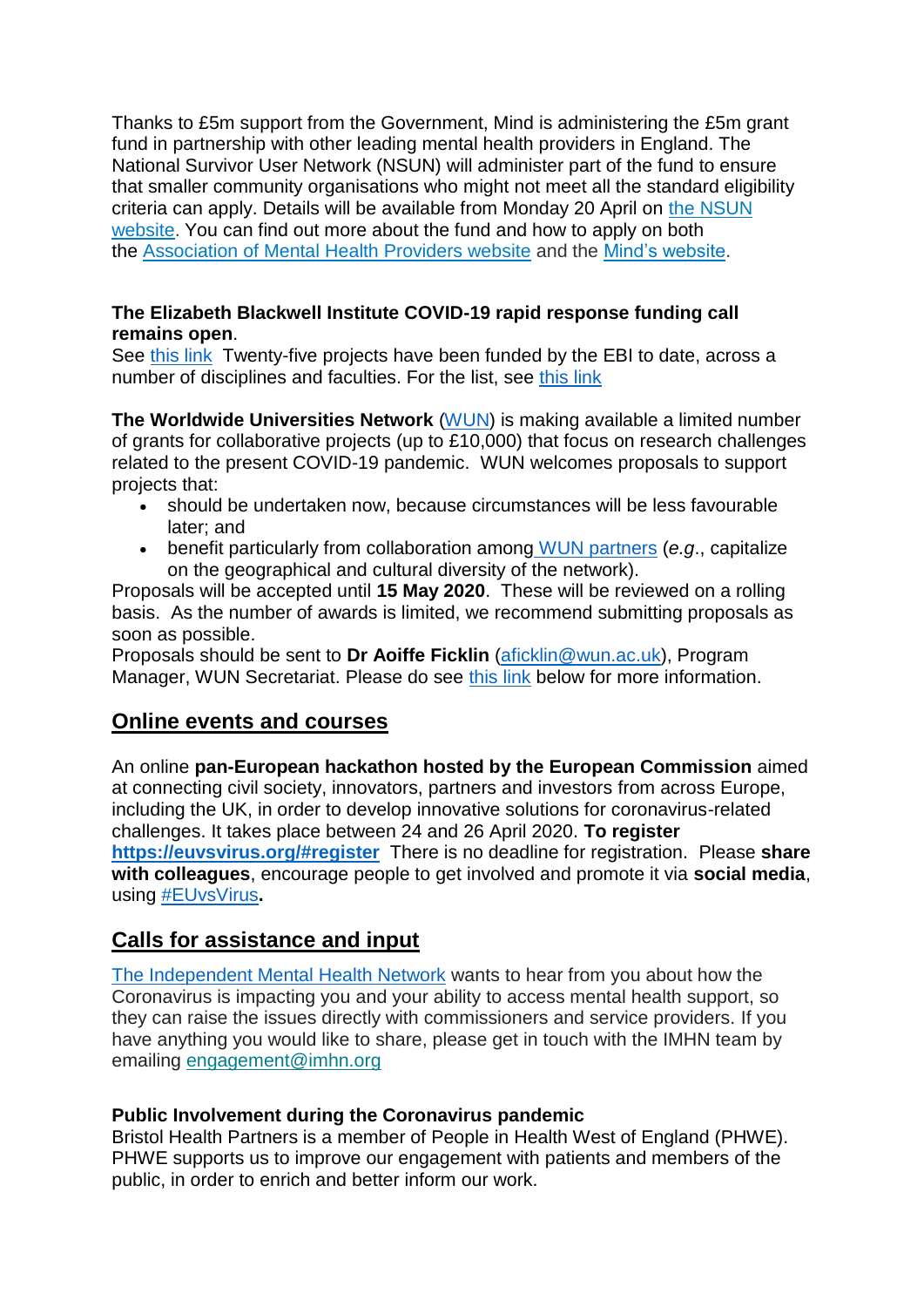They are currently running a survey to gather information about the IT equipment and media that public contributors have access to and are willing to use, in order to be involved during COVID lockdown. Once the survey is completed and responses analysed, PHWE will develop recommendations for remote working. We are sure that this work will be of value to the HITs, so please can share the information below and the questionnaire 'Survey during lockdown' with public contributors in your HIT and ask people to return their completed forms to: [louise.osborne@bristol.ac.uk.](mailto:louise.osborne@bristol.ac.uk) For further information please contact Louise or Jan [jan.connett@bristol.ac.uk](mailto:jan.connett@bristol.ac.uk) at Bristol Health Partners. Thanks.

*The outbreak of Coronavirus is preventing us having face to face meetings and we now know this will not end any time soon. However, health research and other HIT activity goes on and we would really value your support if you are able and willing to be involved remotely.*

*If you would like to get involved (or continue your involvement) please complete the attached form, that asks about the IT equipment you have access to and the kinds of programs/apps you prefer. This will help us to develop the best (and safest) ways for people to be involved remotely: by joining an online discussion group, a one-on-one telephone conversation or reviewing documents. Please return your completed forms to: [louise.osborne@bristol.ac.uk.](mailto:louise.osborne@bristol.ac.uk) For further information please contact Louise or Jan [jan.connett@bristol.ac.uk](mailto:jan.connett@bristol.ac.uk) at Bristol Health Partners. Thanks.*

**[The Independent Mental Health Network](https://www.thecareforum.org/news/covid-news-vcse/the-independent-mental-health-network-want-to-hear-about-your-experiences/)** wants to hear from you about how the Coronavirus is impacting you and your ability to access mental health support, so they can raise the issues directly with commissioners and service providers. If you have anything you would like to share, please get in touch with the IMHN team by emailing [engagement@imhn.org](mailto:engagement@imhn.org)

#### **Apart but not Alone Survey of Neighbour support and the Covid-19 lockdown in Bristol**

In many streets across the Bristol region, neighbours are coming together to support each other during the coronavirus outbreak. Neighbours are staying at home, staying apart, but are not alone. Can you give a few minutes to help with a rapid research project run by the UWE Centre for Public Health and Wellbeing? Your replies will show what's happening where, and how volunteers and services can channel efforts to reach people who need help. How is it for you and neighbours **now**? Hard? Challenging? Amazing? Inspiring? If you are involved in neighbour support in any way - big or small – we'd like to hear your experience. Take the survey at: [https://bit.ly/ApartAlone](https://eur01.safelinks.protection.outlook.com/?url=https%3A%2F%2Fbit.ly%2FApartAlone&data=02%7C01%7CSelena.Gray%40uwe.ac.uk%7Cb994378f57ef4f06492f08d7dbcde3c4%7C07ef1208413c4b5e9cdd64ef305754f0%7C0%7C0%7C637219549643561093&sdata=aeJkxQV7EAL%2F%2BqI5VvKEpuVvbO4JK9HmQG17TAImFvI%3D&reserved=0)

## <span id="page-2-0"></span>**Support and information**

#### **New Coronavirus Support Hub for older people in Bristol**

Age UK Bristol and a collaboration of local charities including Active Ageing Bristol, have come together to form a new Support Hub to help older people and their families cope with the impact of the Coronavirus in Bristol.